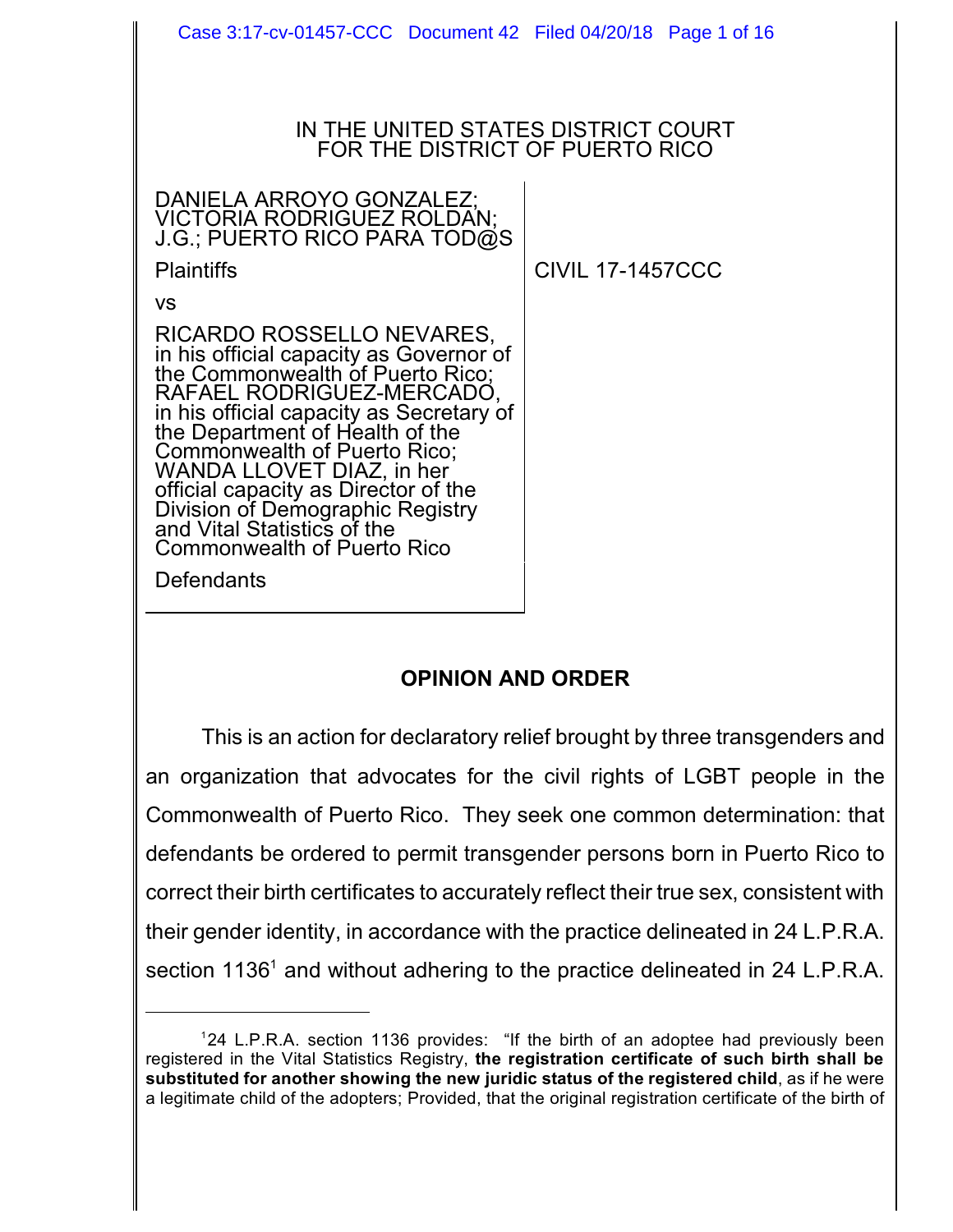section 1231 of using a strike-out line to change one's name, or otherwise including any information that would disclose a person's transgender status on the face of the birth certificate. *See* Amended Complaint (d.e. 15), Prayer's Clause (C), p. 40. A Motion to Dismiss filed on June 12, 2017 by defendants Ricardo Rossello Nevares, in his official capacity as Governor of the Commonwealth of Puerto Rico; Rafael Rodriguez Mercado, in his official capacity as Secretary of the Department of Health of the Commonwealth of Puerto Rico; and Wanda LLovet Diaz, in her official capacity as Director of the Division of Demographic Registry and Vital Statistics of the Commonwealth of Puerto Rico (d.e. 22), was denied on August 29, 2017 (d.e. 35). Defendants have not filed an answer to the amended complaint. Plaintiffs filed a Motion for Summary Judgment on June 26, 2017 (d.e. 26), accompanied by a Statement of Material Facts (d.e. 26-1).

Having considered the Motion for Summary Judgment, the declarations under penalty of perjury executed by the plaintiffs and other supporting materials, as well as defendants' opposition, the Court sets forth the following material facts that remain undisputed:

the adoptee, the decision of the court, and other documents shall be kept in the Registry in a sealed envelope and shall be confidential documents. In no registration certificate issued by the Registry shall the fact of the original registration be set forth, unless the petitioner of said certificate has expressly required the showing of such facts and a competent court has so ordered for justified causes; Provided, That such authorization shall not be required when the applicant be the adopter or the adoptee." (Emphasis ours).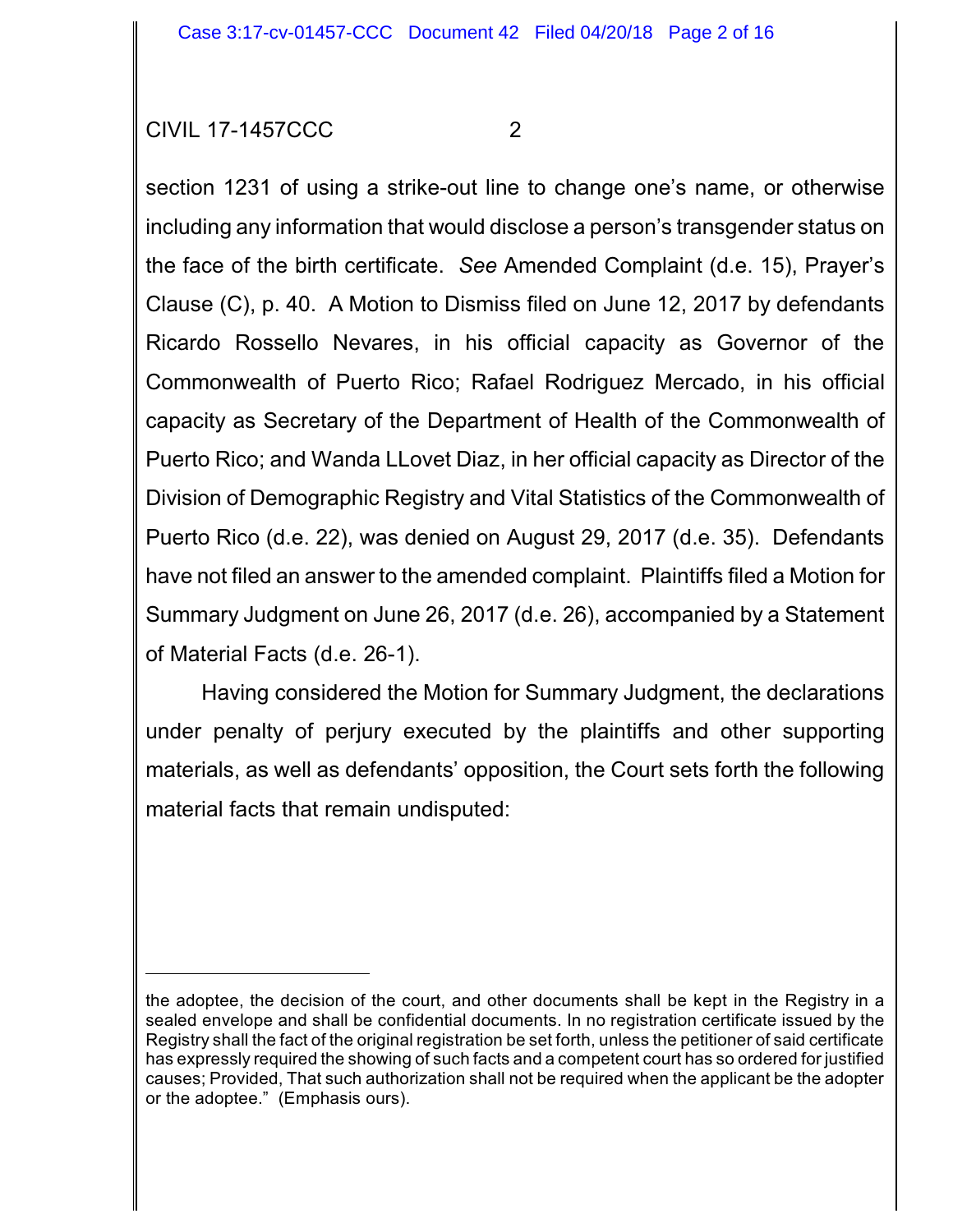# **Findings of Fact**

- 1. Plaintiffs are three transgender individuals and an organization with transgender members that seek to have their Puerto Rico birth certificates amended to accurately reflect their gender identity.
- 2. Ms. Daniela Arroyo's and Ms. Victoria Rodriguez's gender identity and expression is female.
- 3. Mr. J.G.'s gender identity and expression is male. His transgender status is not publicly known, nor known by his current employer or co-workers.
- 4. Ms. Arroyo and Ms. Rodriguez have aligned their body characteristics, appearance, and lived experience with their female gender identity.
- 5. Mr. J.G. has aligned his body characteristics, appearance, and lived experience with his male gender identity.
- 6. All three plaintiffs wish to correct the gender marker on their birth certificates.
- 7. Ms. Arroyo and Ms. Rodriguez wish to correct the gender markers on their birth certificates to accurately reflect the identity of each as a woman, as determined by their gender identity.
- 8. Mr. J.G. wishes to correct the gender marker on his birth certificate to accurately reflect his identity as a man, as determined by his gender identity.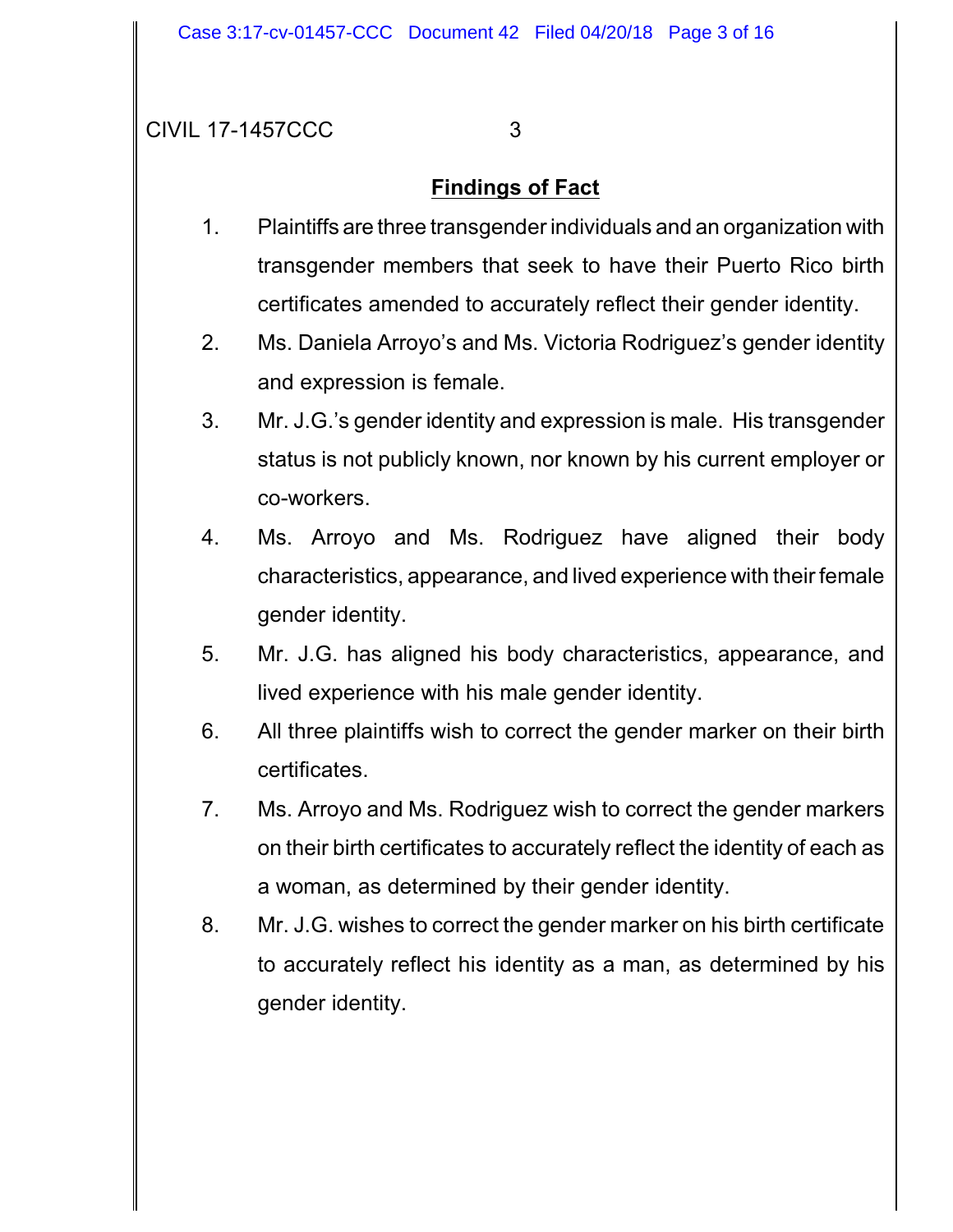- 9. Ms. Arroyo's and Ms. Rodriguez' birth certificates do not reflect their true identity, are incongruent with their female identity and expression, and conflict with their other identification documents.
- 10. Mr. J.G.'s birth certificate does not reflect his true identity, is incongruent with his male identity and expression, and conflicts with his other identification documents.
- 11. Ms. Rodríguez changed her name and corrected the gender marker on her driver's license, U.S. Passport, and Social Security records.
- 12. Mr. J.G. changed his name on his birth certificate and has also changed his name and corrected the gender marker on his driver's license and Social Security records.
- 13. An individual's birth certificate is a primary identification document. In Puerto Rico, it is needed to obtain a driver's license, a marriage license, a U.S. passport, a Social Security card, a voting card, and generally as proof of identification to conduct banking transactions and other business.
- 14. Pursuant to its Birth Certificate Policy, Puerto Rico categorically requires that birth certificates reflect the sex assigned at birth and prohibits transgender persons from correcting the gender marker in their birth certificates so that these accurately reflect the persons' sex, as determined by their gender identity.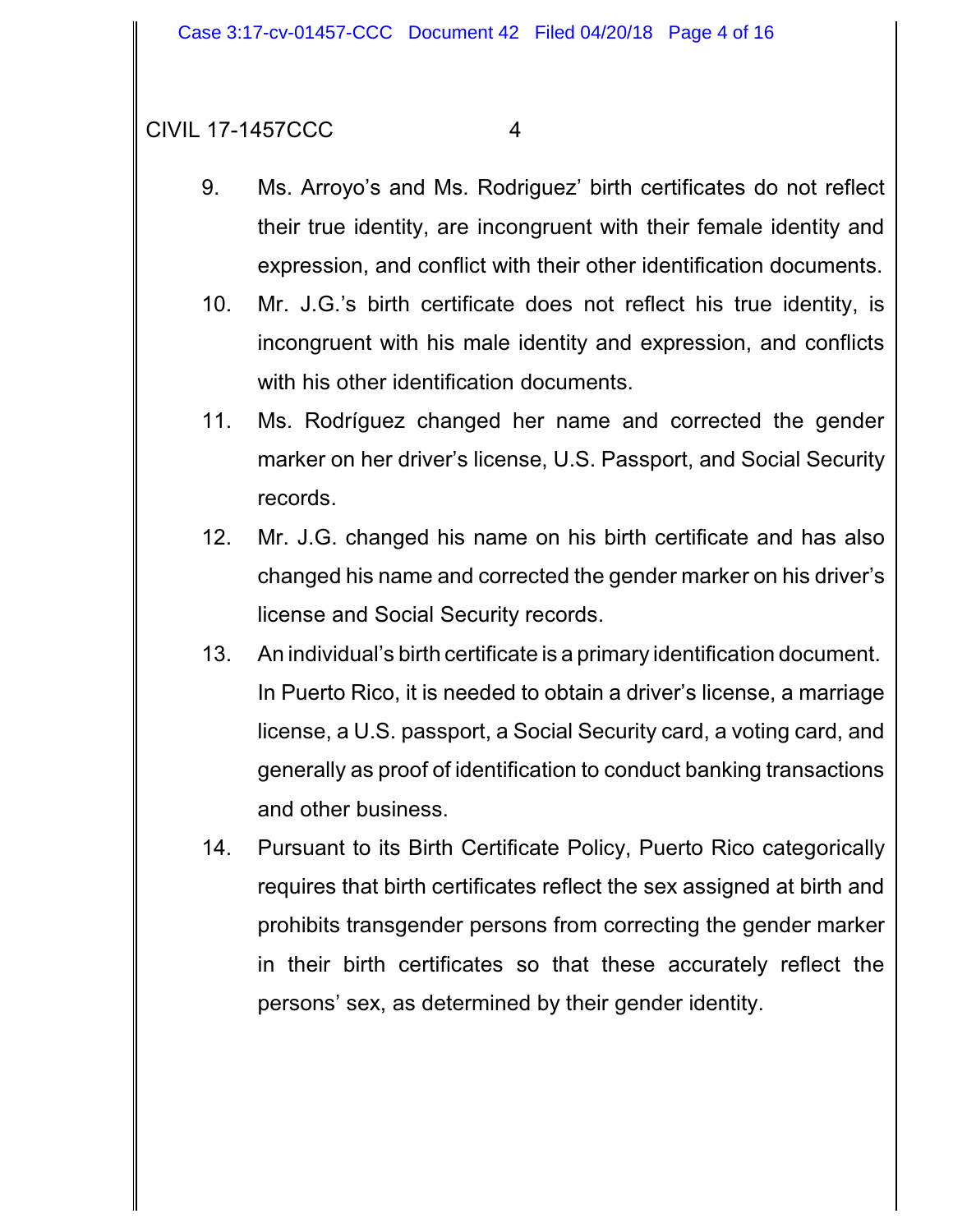- 15. Birth certificates in Puerto Rico indicate a person's birth-assigned sex based on the appearance of genitalia rather than their actual sex, as determined by their gender identity and lived experience.
- 16. Transgenderism is an immutable characteristic determined by the hormonal balance a person is born with. It is an innate trait caused by an individual's biological features and genetic makeup. Some scientists confirm that brain development is influenced by the prenatal environment, that is, to what hormones the fetus was exposed to in the uterus. For example, exposure to inadequate levels of estrogen during development of the fetus because of insufficient estrogen production in the fetus' immediate environment or poor receptive sensitivity in the fetus, are possible scenarios underlying insufficient feminization.
- 17. Ms. Rodriguez is 28 years old, born in Puerto Rico, and currently a resident of the District of Columbia metropolitan area. She is a graduate of the University of Puerto Rico and of the University of Maine School of Law. She is a transgender who was designated "male" in her birth certificate. She learned the term transgender at the age of 14. Ms. Rodriguez kept her gender secret until she was 18 and had started college for fear of rejection by her family. In 2007, by her sophomore year, she asked her professors and others to call her by her chosen name, Victoria. Calling her 'Victoria' during the roll call prevented disclosure of her transgender status to other students. She was diagnosed that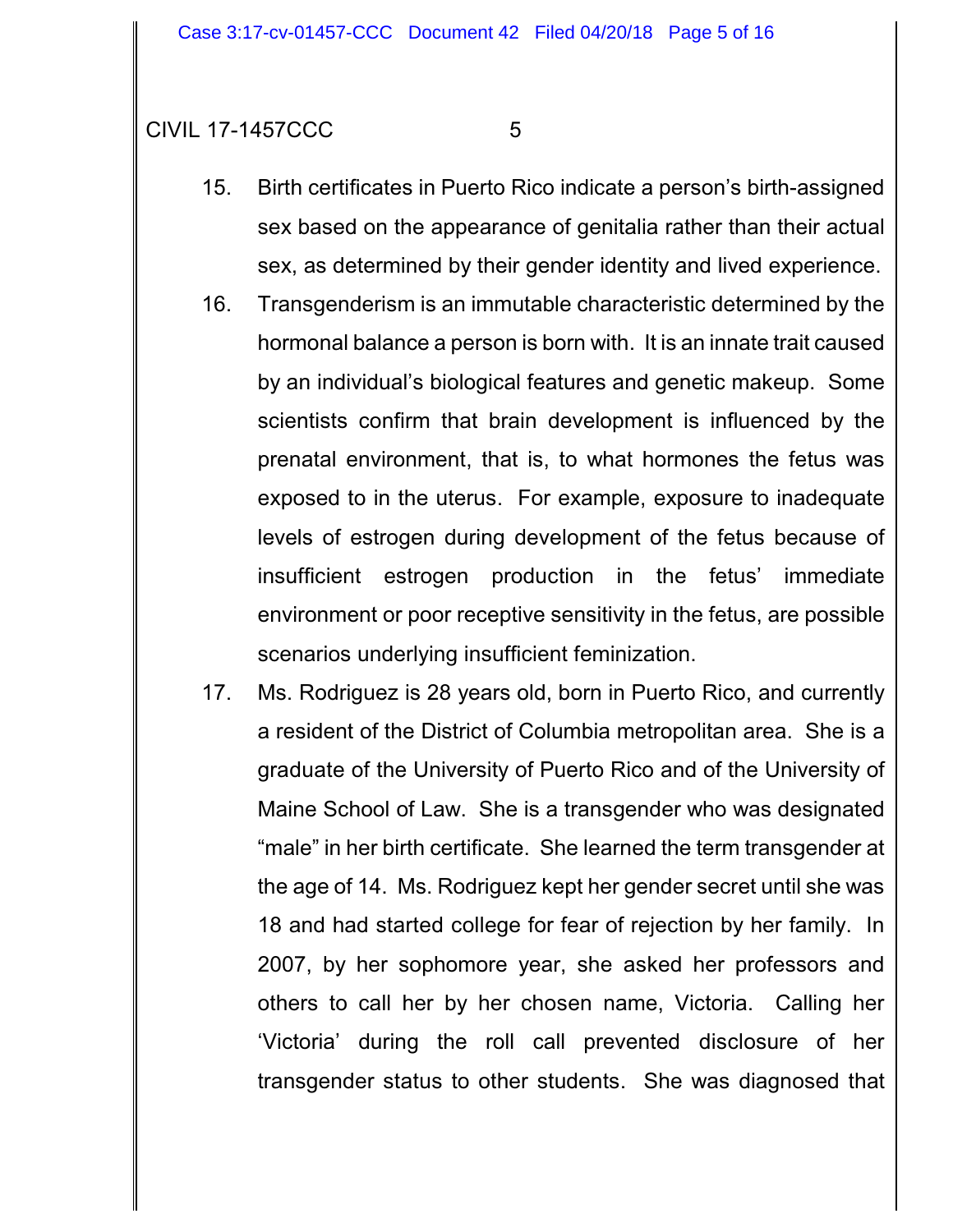same year by her medical provider with gender dysphoria and underwent hormone therapy to relieve the condition. In 2011, while at law school, she legally changed her name and gender marker on all her identification documents, except for her birth certificate.

18. Ms. Arroyo is 18 years old, a high school graduate, transgender, designated "male" in her birth certificate, who states she never questioned that she was a girl, so informed her family when she was a young girl, and told her mother that she was a transgender at the age 14. This led her to begin at that age to socially and medically transition to align her life experience and body characteristics with her gender identity. She began hormone therapy in 2016 after having been diagnosed with gender dysphoria in 2013. Ms. Arroyo is cofounder of the Puerto Rico Trans Youth Coalition since 2015, an organization that provides a network for transgender youth in Puerto Rico with over 200 participants. In February 2017, she legally changed her name to her current female name. In March 2017, she began the process to correct her name and gender marker in her identification documents to accurately reflect her gender identity as female but has been prohibited from correcting the gender marker in her birth certificate because of Puerto Rico's Birth Certificate Policy, thereby rendering her birth certificate incongruent with her other identification papers.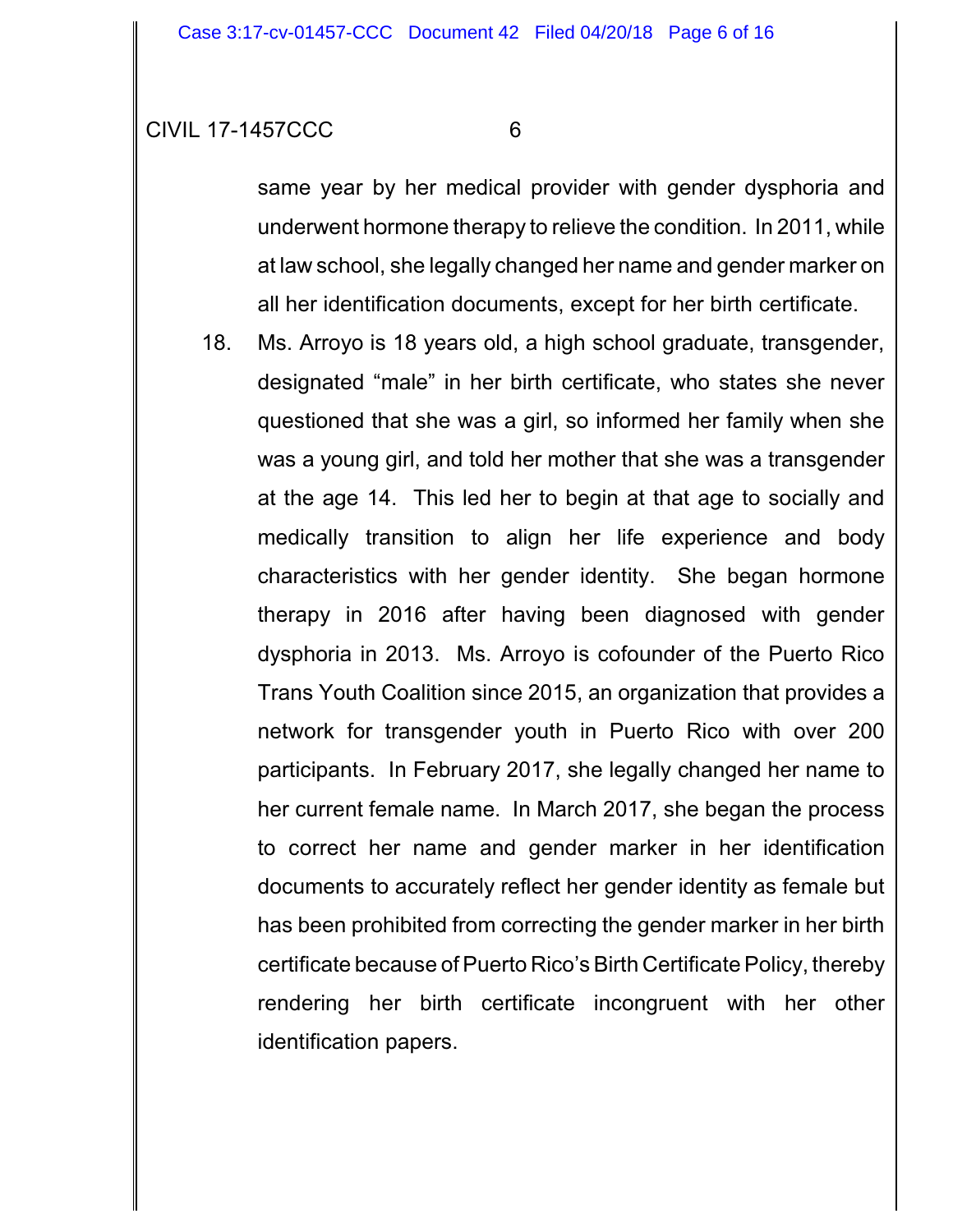- 
- 19. Mr. J.G. is 25 years old, born and raised in San Juan, Puerto Rico, and designated as female on his birth certificate. He described his childhood as a solitary life. Since age four (4) he knew he was different from the children whose assigned sex at birth was female. This caused him profound discomfort and it was not until his young adulthood that Mr. J.G. was able to understand the cause of his distress: the clash between his perception of self and the sex characteristics of his body. In 2015, he commenced to medically transition to align his body characteristics and live his true self, as a man. That same year, having been diagnosed with gender dysphoria, he commenced hormone treatment.
- 20. The incongruence between a transgender person's gender identity and sex assigned at birth is associated with gender dysphoria. Gender dysphoria is a serious medical condition recognized in the American Psychiatric Association's Diagnostic and Statistical Manual of Mental Disorders, Fifth Ed. (2013)("DSM-V").
- 21. Gender dysphoria refers to clinically significant distress that can result when a person's gender identity differs from the person's birth-assigned sex. If left untreated, gender dysphoria may result in psychological distress, anxiety, depression, suicidal ideation or even self-inflicted harm.
- 22. Identity documents that are consistent with one's lived experience affirm and consolidate one's gender identity, mitigating distress and functional consequences. Changes in gender presentation and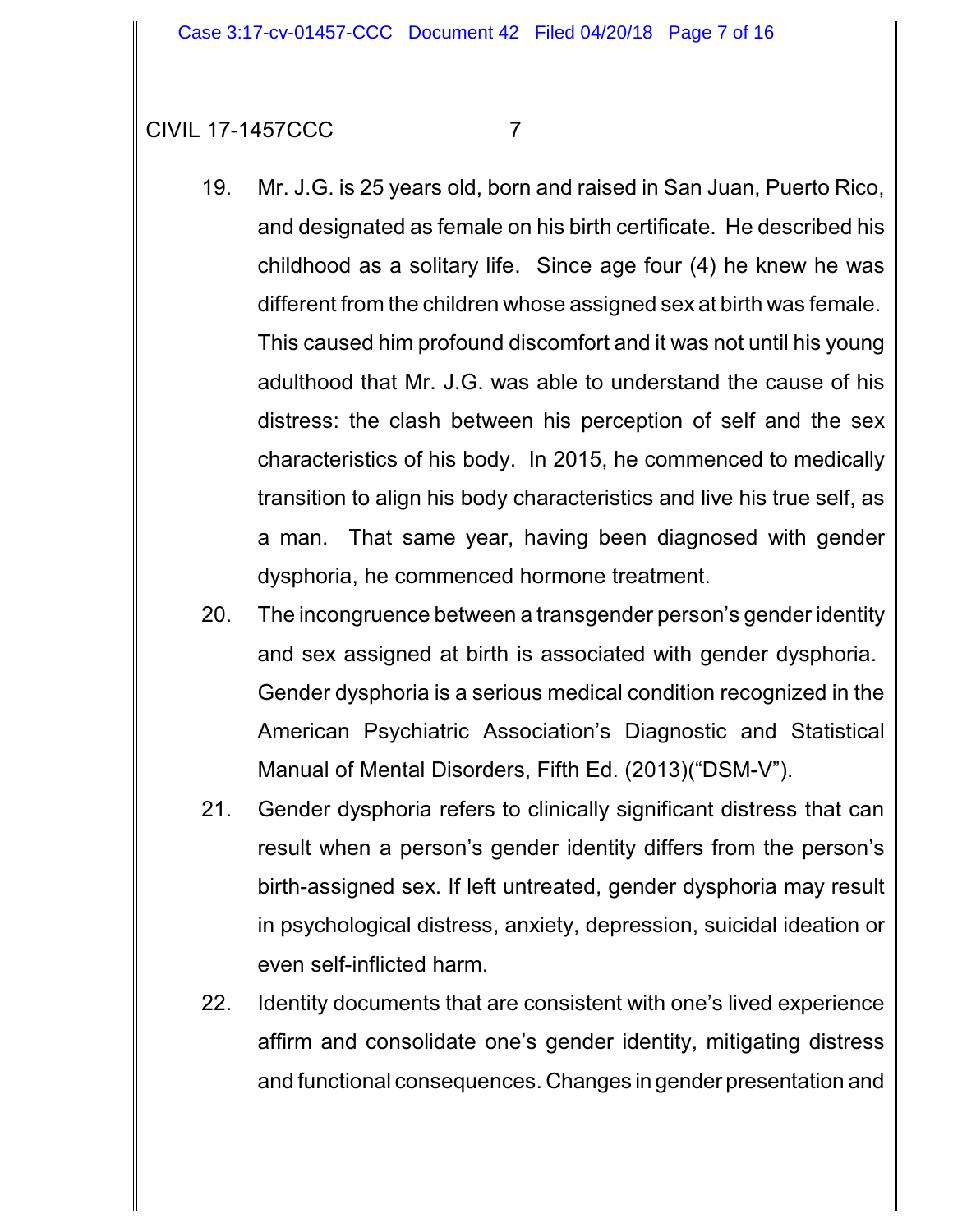role to feminize or masculinize appearance as well as social acceptance and legal legitimacy are crucial components of treatment for gender dysphoria. Social transition involves dressing, grooming, and otherwise outwardly presenting oneself through social signifiers of a person's true sex as determined by their affirmed gender identity.

- 23. Not every person suffering from gender dysphoria undergoes the same treatment. From a medical and scientific perspective, there is no basis for refusing to acknowledge a transgender person's true sex based on whether that person has undergone surgery or any other medical treatment.
- 24. Ms. Arroyo was diagnosed with gender dysphoria by her medical provider in the year 2013. In 2016, in consultation with her medical and mental health professionals, she began to undergo medically-necessary treatment, specifically hormone therapy, to relieve her gender dysphoria and to bring her body into alignment with her gender identity. During this transition, she brought her external appearance into alignment with her female identity.
- 25. Ms. Rodriguez was diagnosed with gender dysphoria by her medical provider in the year 2007. In consultation with her medical and mental health professionals, she began hormone therapy, to relieve her gender dysphoria and bring her body into alignment with her female identity.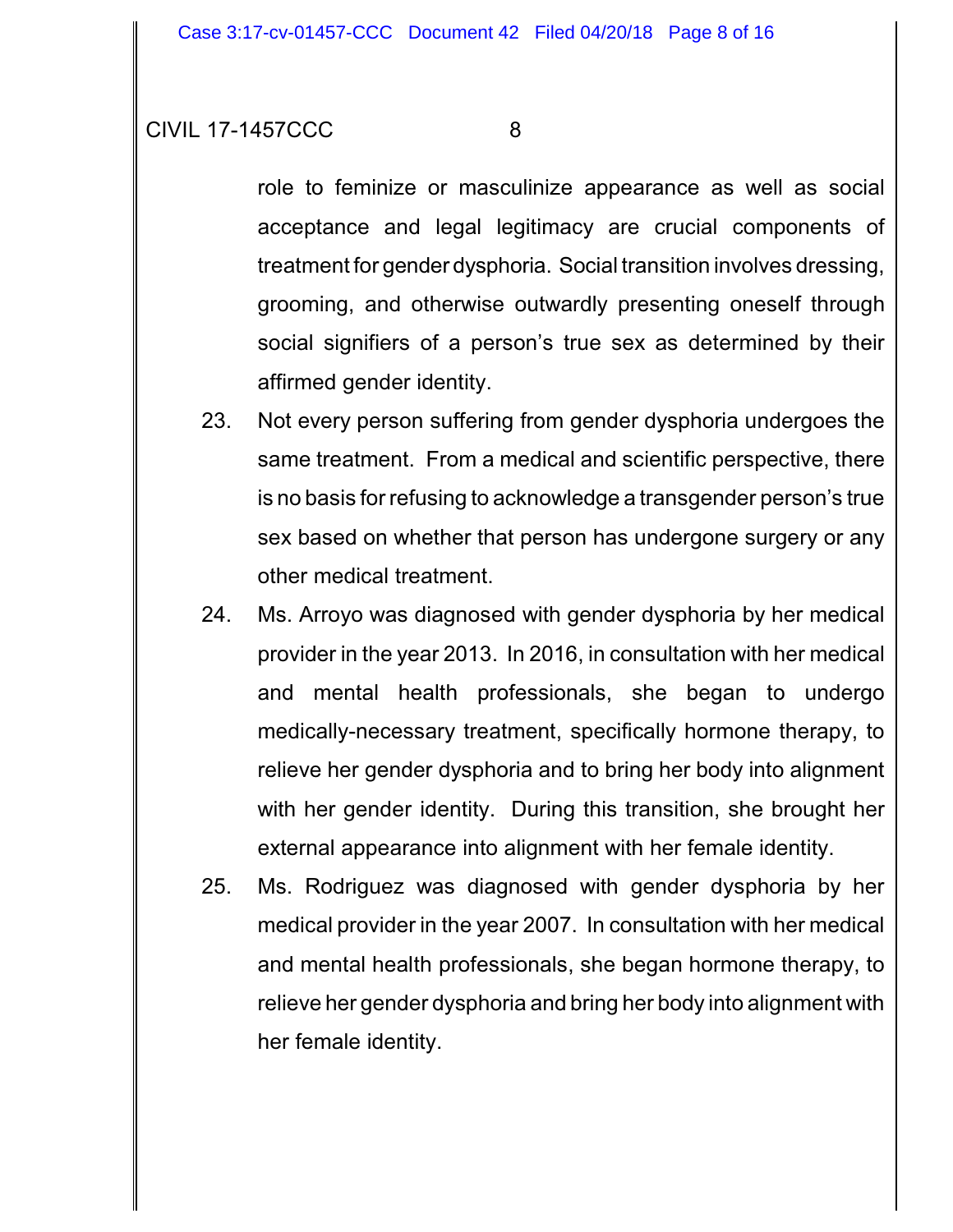- 
- 26. Mr. J.G. was diagnosed in 2015 with gender dysphoria. In consultation with his medical and mental health professionals, he began to undergo hormone therapy to relieve his gender dysphoria and bring his body in alignment with his gender identity. These steps brought his physical appearance into alignment with his male identity.
- 27. Ms. Arroyo and Mr. J.G. corrected their names on their respective birth certificates but pursuant to Puerto Rico's birth certificate policy, were prohibited from correcting the gender marker on their birth certificates.
- 28. Ms. Rodriguez has not changed her name on her birth certificate since she deems it to be futile given the prohibition related to the correction of the gender marker in her certificate.
- 29. Ms. Arroyo asserts she feels stigmatized and harmed by Puerto Rico's birth certificate policy and claims her right to possess identity documents that accurately reflect who she is – a woman.
- 30. Ms. Rodriguez states she considers it futile to correct the name on her birth certificate since it is impossible to obtain a correction of the gender marker on her birth certificate. As a consequence, her birth certificate, which identifies her with a male name and sex, and her other identification documents, drivers' license and U.S. passport, are incongruent with each other. She asserts the need for her identity documents to be consistent with the woman that she is.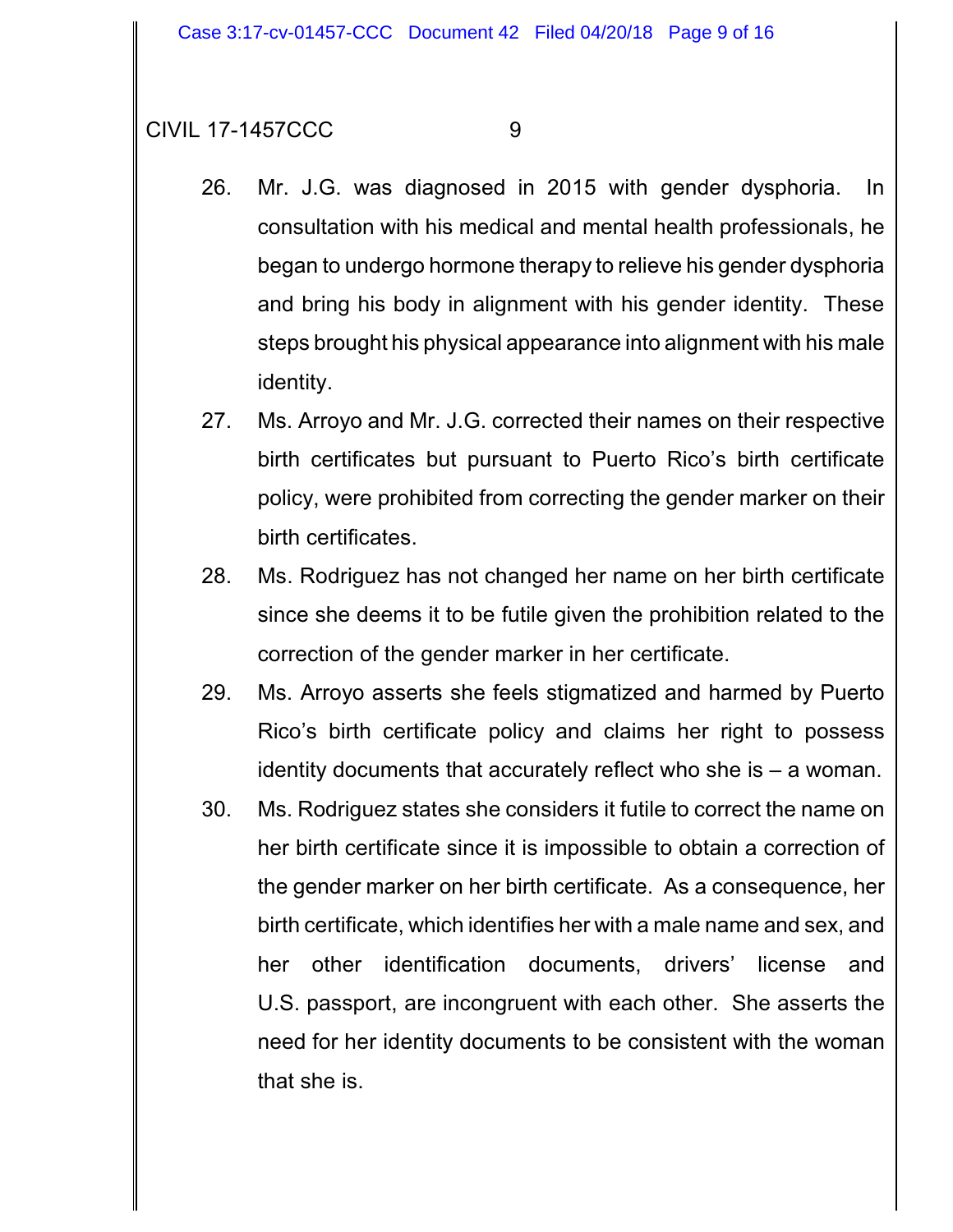- 31. Mr. J.G. legally changed his name in 2016 to one traditionally associated with men. He updated his name and corrected the gender marker in his Puerto Rico driver's license in accordance with a policy followed by the Department of Transportation and Public Works of the Commonwealth. He also corrected his Social Security records and updated his name in his birth certificate. However, due to Puerto Rico's Birth Certificate Policy, he was precluded from correcting the gender marker on his birth certificate. He attempted in April 2016 to correct the gender marker on his Puerto Rico voter identification card after the local Board of Registration staff requested his birth certificate. This was denied. As a result of this, Mr. J.G. did not vote in the 2016 election because the presentation of his voter identification card disclosed his transgender status.
- 32. The forced disclosure of the transgender status of plaintiffs and other transgender persons by way of inaccurate birth certificates exposes them to prejudice, discrimination, distress, harassment, and violence.
- 33. On November 14, 2008, the Commonwealth of Puerto Rico (the "Commonwealth") issued Executive Order OE-2008-57 that established as a matter of public policy the prohibition of discrimination in the provision of public services. It applies to all public agencies and instrumentalities, including the Demographic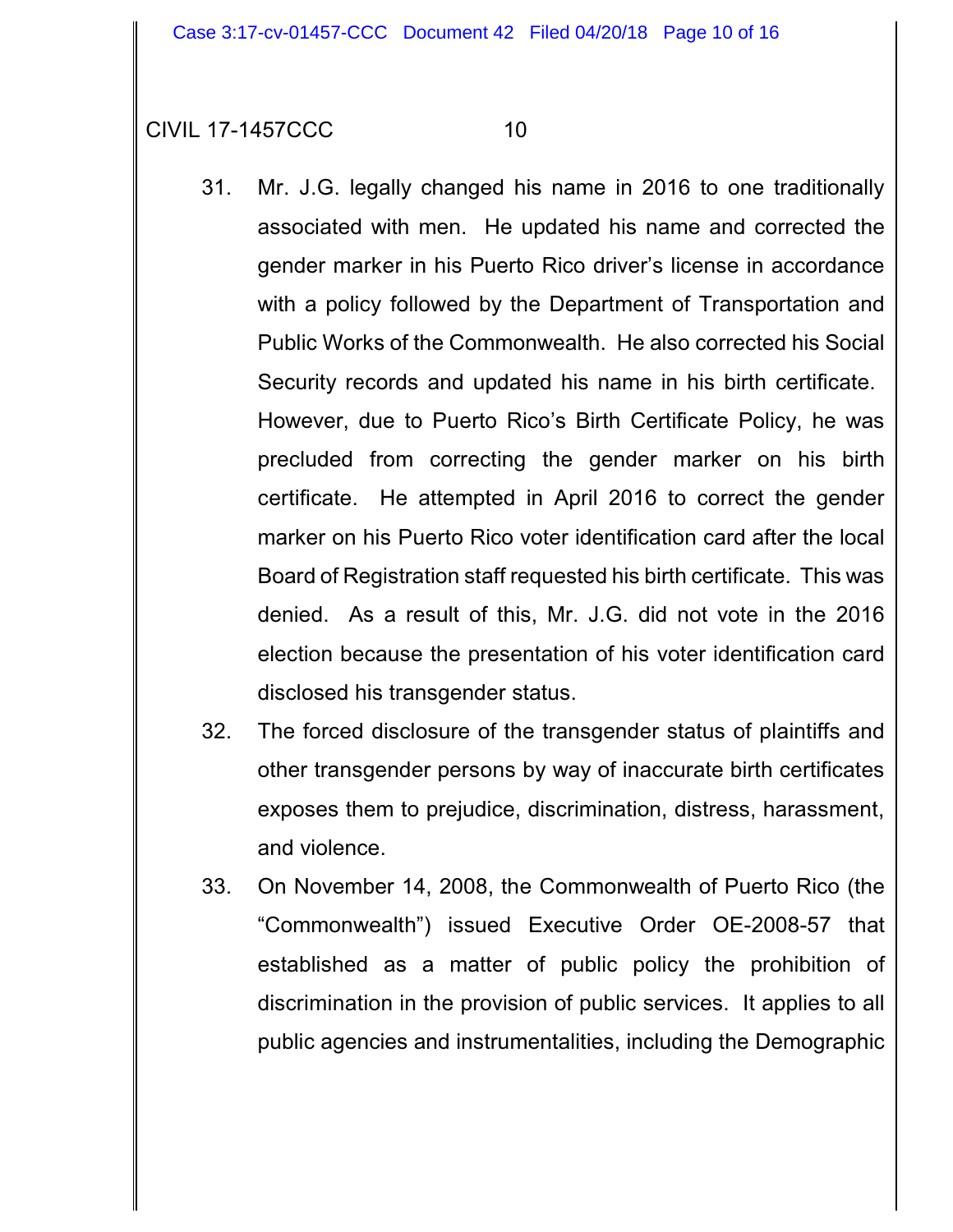Registry of Puerto Rico. Such sweeping outlawed discrimination in all forms, including gender identity.

- 34. Pursuant to this public policy, on August 10, 2015, the Commonwealth issued Executive Order OE-2015-029, permitting transgender individuals to change their gender marker in their driver's license. On June 19, 2014, the Department of Transportation and Public Works issued regulations implementing the Executive Order.
- 35. Pursuant to the aforementioned Executive Orders, on May 31, 2016, the Electoral Commission of the Commonwealth of Puerto Rico issued Resolution CEE-RS-16-9, permitting transgender individuals to change the gender marker on their voter identification cards.
- 36. The Department of Transportation and Public Works and the Electoral Commission of the Commonwealth of Puerto Rico both issue identification cards that reflect the applicant's correct gender marker in accordance with the public policy outlined in OE-2008-57, without disclosing the sex that was assigned at birth. Based on these Findings of Fact, the Court states the following:

### **Conclusions of Law**

The Supreme Court recognizes that "a constitutional right to privacy is now well established." *Daury v. Smith*, 842 F.2d 9, 13 (1st Cir. 1988) (referring to *Roe v. Wade*, 410 U.S. 113, 92 S.Ct. 705, 35 L.Ed. 2d 147 (1973);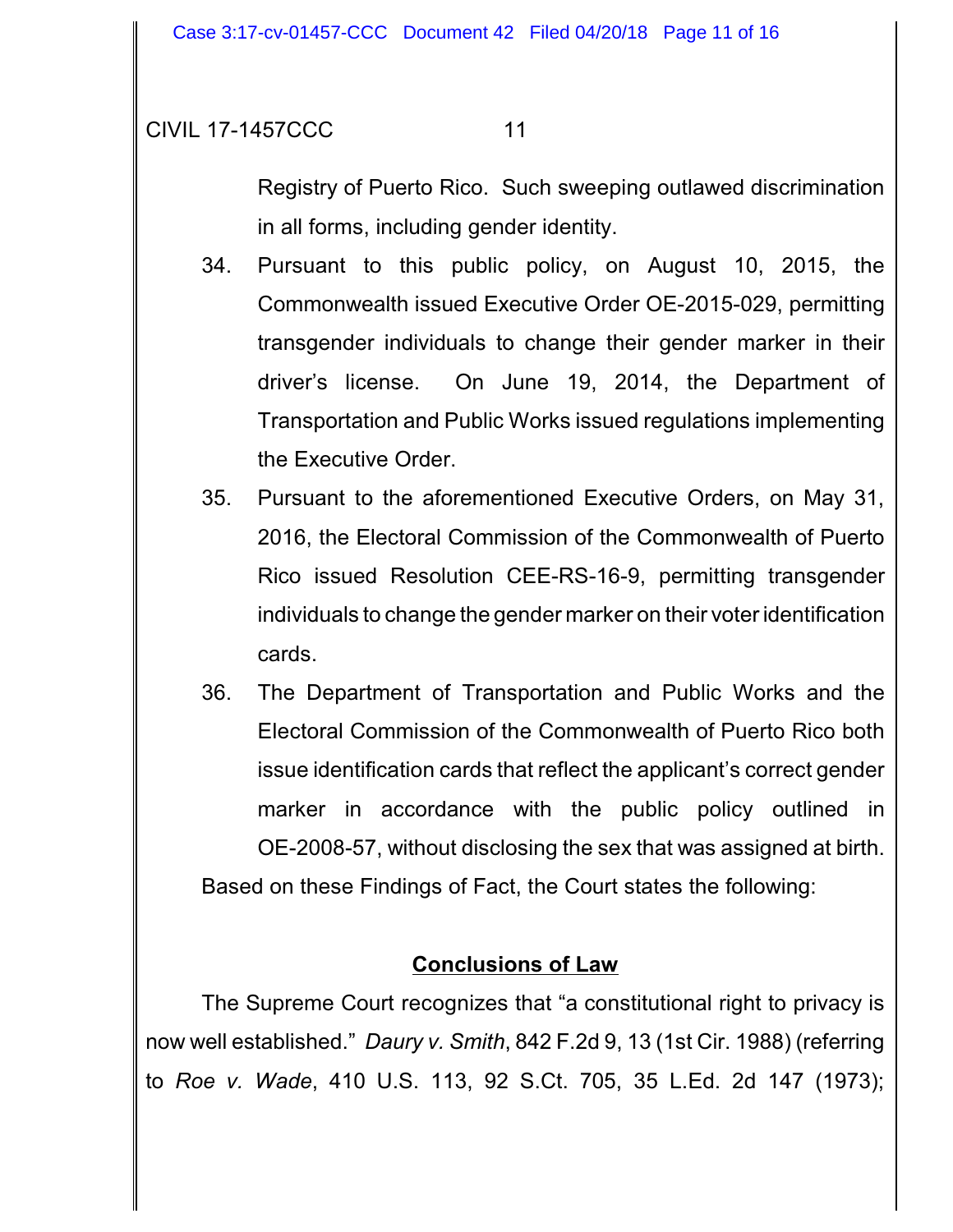*Griswold v. Connecticut*, 381 U.S. 479, 85 S.Ct. 1678, 14 L.Ed. 2d 510 (1965). The majority opinion in *Ex parte Delgado Hernández*, 165 D.P.R. 170 (2005), which defendants relied on in their opposition, is limited to the statutory interpretation of the Demographic Registry Law of Puerto Rico, 24 L.P.R.A. § 1071 et seq., and does not supersede this fundamental constitutional right. *See Fournier v. Reardon*, 160 F.3d 754, 758 (1st Cir. 1998) (stating that the constitutional right to privacy is deemed fundamental).

"The courts have identified two clusters of personal privacy rights recognized by the Fourteenth Amendment. One bundle of rights relates to ensuring autonomy in making certain kinds of significant personal decisions; the other relates to ensuring confidentiality of personal matters." *Vega-Rodriguez v. Puerto Rico Telephone Co.*, 110 F.3d 174, 182-83 (D.P.R. 1997) (referring to *Whalen v. Roe*, 429 U.S. 589, 598-600, 97 S.Ct. 869, 51 L.Ed. 2d 64 (1977); *Borucki v. Ryan*, 827 F.2d 836, 840 (1st Cir. 1987)).

"The autonomy branch of the Fourteenth Amendment right to privacy is limited to decisions arising in the personal sphere—matters relating to marriage, procreation, contraception, family relationships, child rearing, and the like." *Vega-Rodriguez*, 110 F.3d at 183. The confidentiality branch, also referred to as 'informational privacy', *see National Aeronautics and Space Administration v. Nelson*, 562 U.S. 134, 146, 131 S.Ct. 746, 756, 178 L.Ed. 2d 667 (2011), "includes 'the individual interest in avoiding the disclosure of personal matters . . .'" *Daury*, 842 F.2d at 13 (citing *Whalen*, 429 U.S. at 599).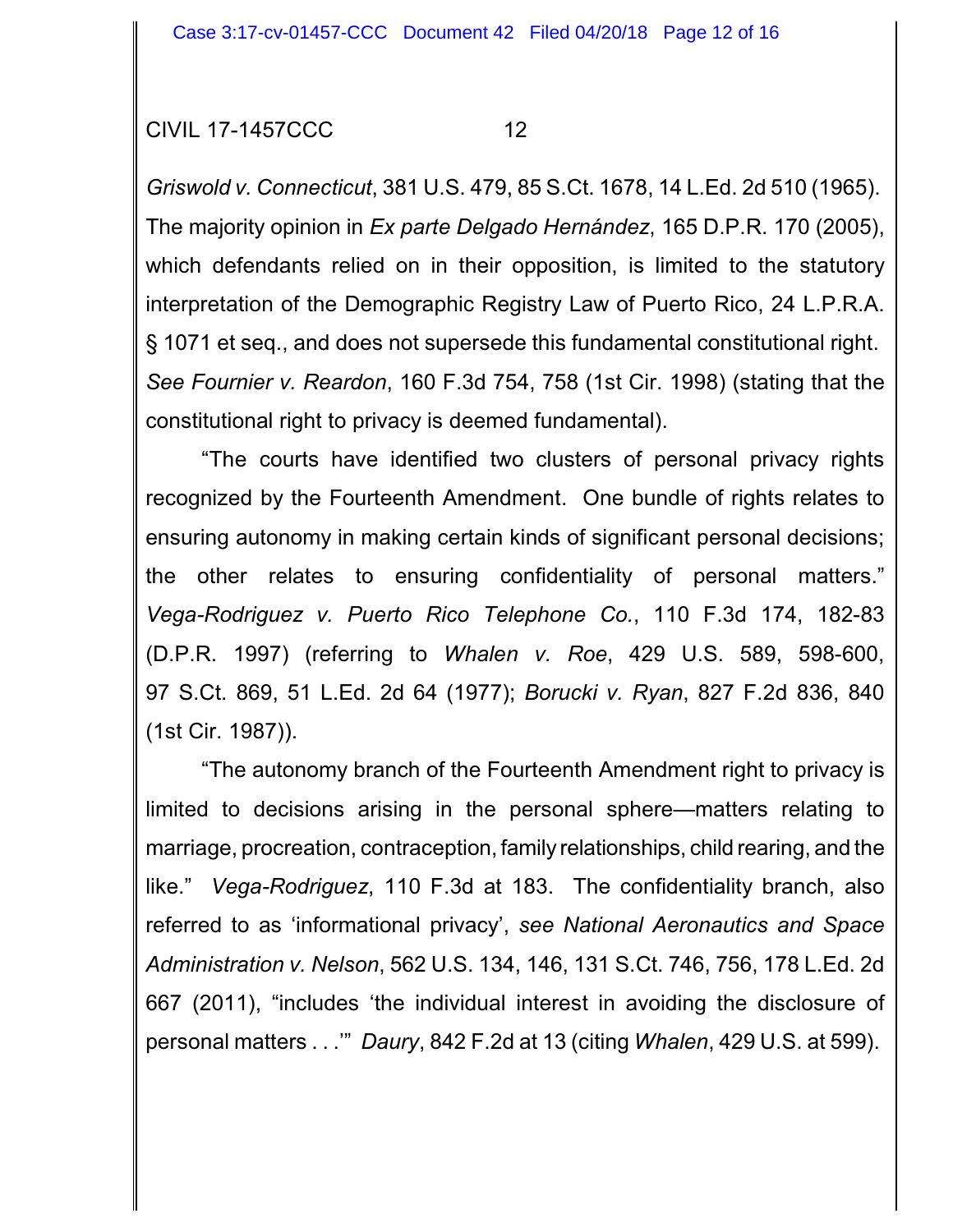The Commonwealth's ban on changing the gender marker in plaintiffs' birth certificates implicates both.

The Commonwealth's forced disclosure of plaintiffs' transgender status violates their constitutional right to decisional privacy. Much like matters relating to marriage, procreation, contraception, family relationships, and child rearing, "there are few areas which more closely intimate facts of a personal nature" than one's transgender status. *Doe v. Town of Plymouth*, 825 F.Supp. 1102, 117 (D. Mass. 1993) (finding the constitutional right to privacy encompasses nondisclosure of HIV status). "The decision of who to tell and when to relate such information is an emotionally sensitive area 'fraught with serious implications for that individual.'" *Id.* (citing *Doe v. Coughlin*, 697 F.Supp. 1234, 1237 (N.D.N.Y. 1988). Disclosing that one is transgender involves a deep personal choice which the government cannot compel, unless disclosure furthers a valid public interest. "These matters, involving the most intimate and personal choices a person may make in a lifetime, choices central to personal dignity and autonomy, are central to the liberty protected by the Fourteenth Amendment. **At the heart of liberty is the right to define one's own concept of existence**, **of meaning, of the universe, and of the mystery of human life**. Beliefs about these matters could not define the attributes of personhood were they formed under compulsion of the State." *Planned Parenthood of Southeastern Pa. v. Casey*, 505 U.S. 833, 851, 112 S.Ct. 2791, 2807, 120 L.Ed. 2d 674 (1992) (Emphasis ours).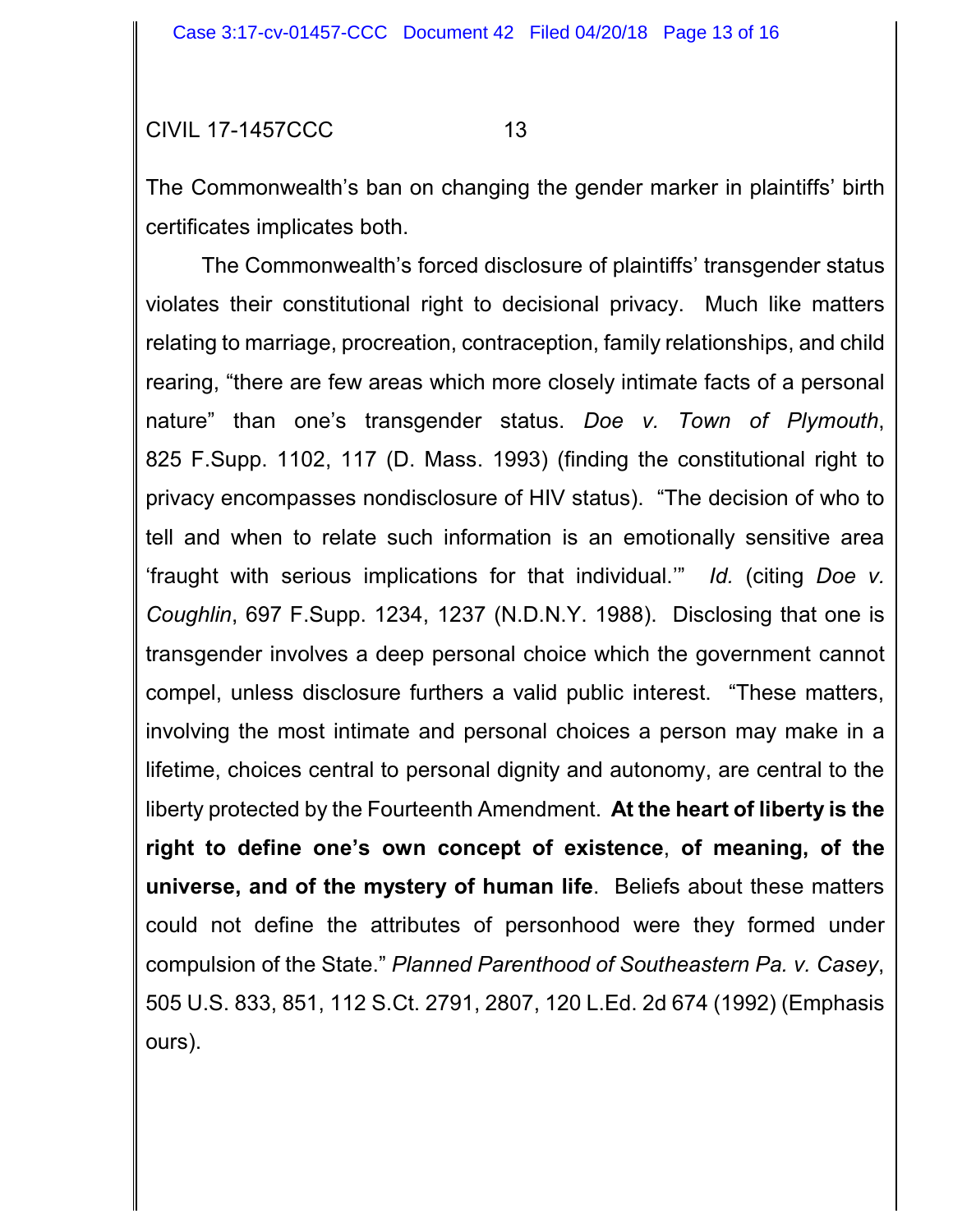By permitting plaintiffs to change the name on their birth certificate, while prohibiting the change to their gender markers, the Commonwealth forces them to disclose their transgender status in violation of their constitutional right to informational privacy. Such forced disclosure of a transgender person's most private information is not justified by any legitimate government interest. It does not further public safety, such that it would amount to a valid exercise of police power. *See Whalen*, 429 U.S. at 598. To the contrary, it exposes transgender individuals to a substantial risk of stigma, discrimination, intimidation, violence, and danger. Forcing disclosure of transgender identity chills speech and restrains engagement in the democratic process in order for transgenders to protect themselves from the real possibility of harm and humiliation. The Commonwealth's inconsistent policies not only harm the plaintiffs before the Court; it also hurts society as a whole by depriving all from the voices of the transgender community.

Having determined that the Commonwealth's Birth Certificate Policy violates transgender persons' decisional privacy and informational privacy, and further considering that: (1) the Commonwealth has adopted a public policy that prohibits discrimination by public agencies and instrumentalities in providing their services, including discrimination based on gender identity, and (2) the Department of Transportation and Motor Vehicles and the Election Commission of the Commonwealth have enabled transgender individuals to apply for new official identifications that display their true gender, without disclosing their transgender status, IT IS HEREBY ORDERED AND ADJUDGED that the Demographic Registry of the Commonwealth of Puerto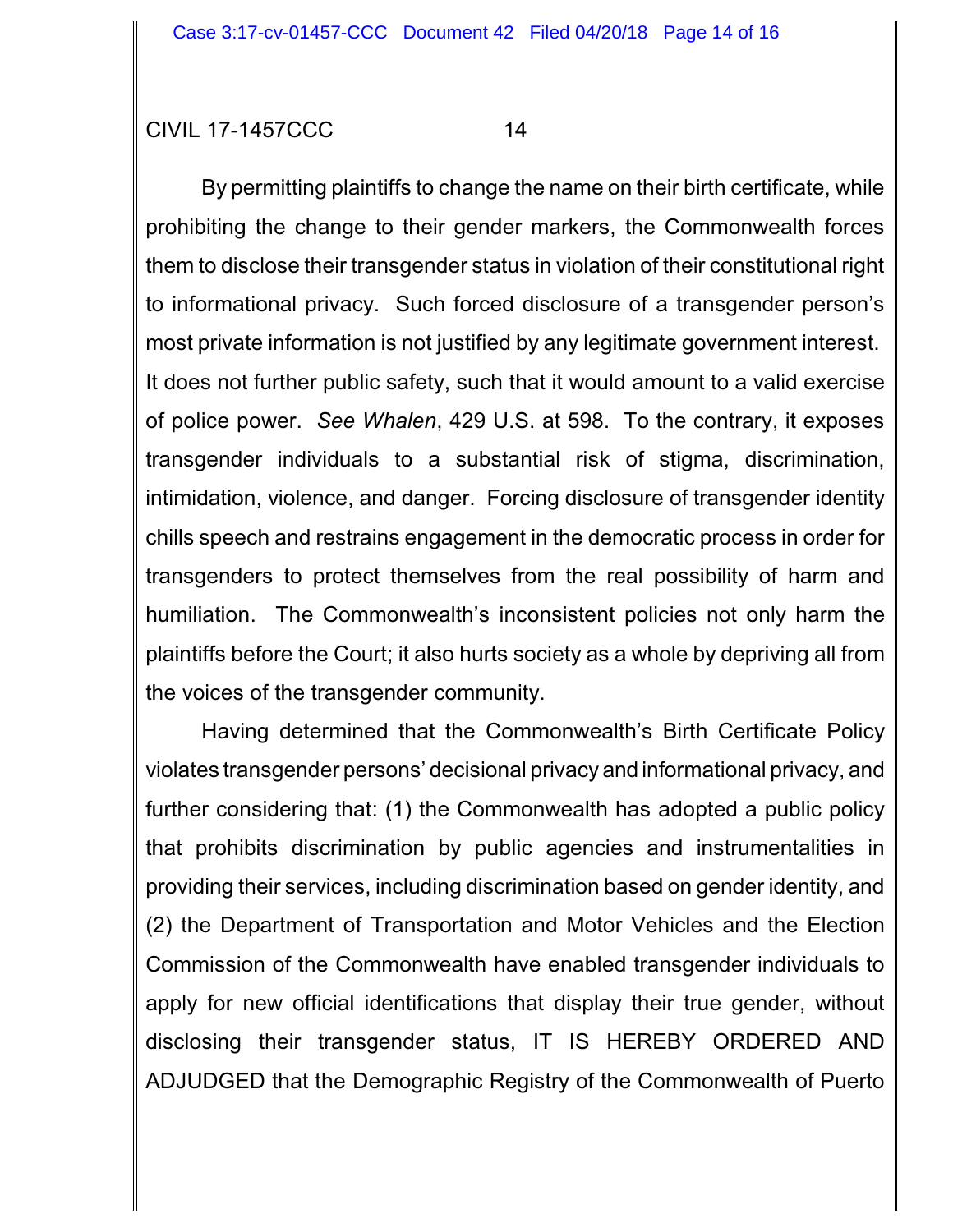Rico permit forthwith that transgender individuals change the gender marker in their birth certificates, as delineated in 24 L.P.R.A. section 1136, specifically, **by issuing a new birth certificate** with the applicant's true gender, without using a strike-out line or otherwise including any information that would disclose a person's transgender status on the face of the birth certificate, in compliance with this Opinion and Order.

The Demographic Registry of the Commonwealth of Puerto Rico **SHALL ADOPT** the criteria of the Department of Transportation and Public Work's "Request to Change Transgender Persons' Gender Marker," DTOP-DIS-324 Form, as **the** application form to be submitted by transgenders and which shall be accepted as the first step towards the issuance of their new birth certificates, in compliance with the Court's mandate. *See* Attachment A to the Judgment. The transgender individual shall present the application accompanied by one of the following documents: (1) a passport that reflects a person's true gender, whether female or male, (2) a driver's license that reflects the person's true gender, whether female or male, or (3) a certification issued by a healthcare professional or mental health professional with whom the person has a doctor-patient relationship stating, based on his or her professional opinion, the true gender identity of the applicant, whether female or male, and that it is expected that this will continue to be the gender with which the applicant will identify him or herself in the future. If the applicant has not had any of the documents requested previously issued, a health care professional or mental health professional with whom the applicant has a doctor-patient relationship must certify based on his or her professional opinion